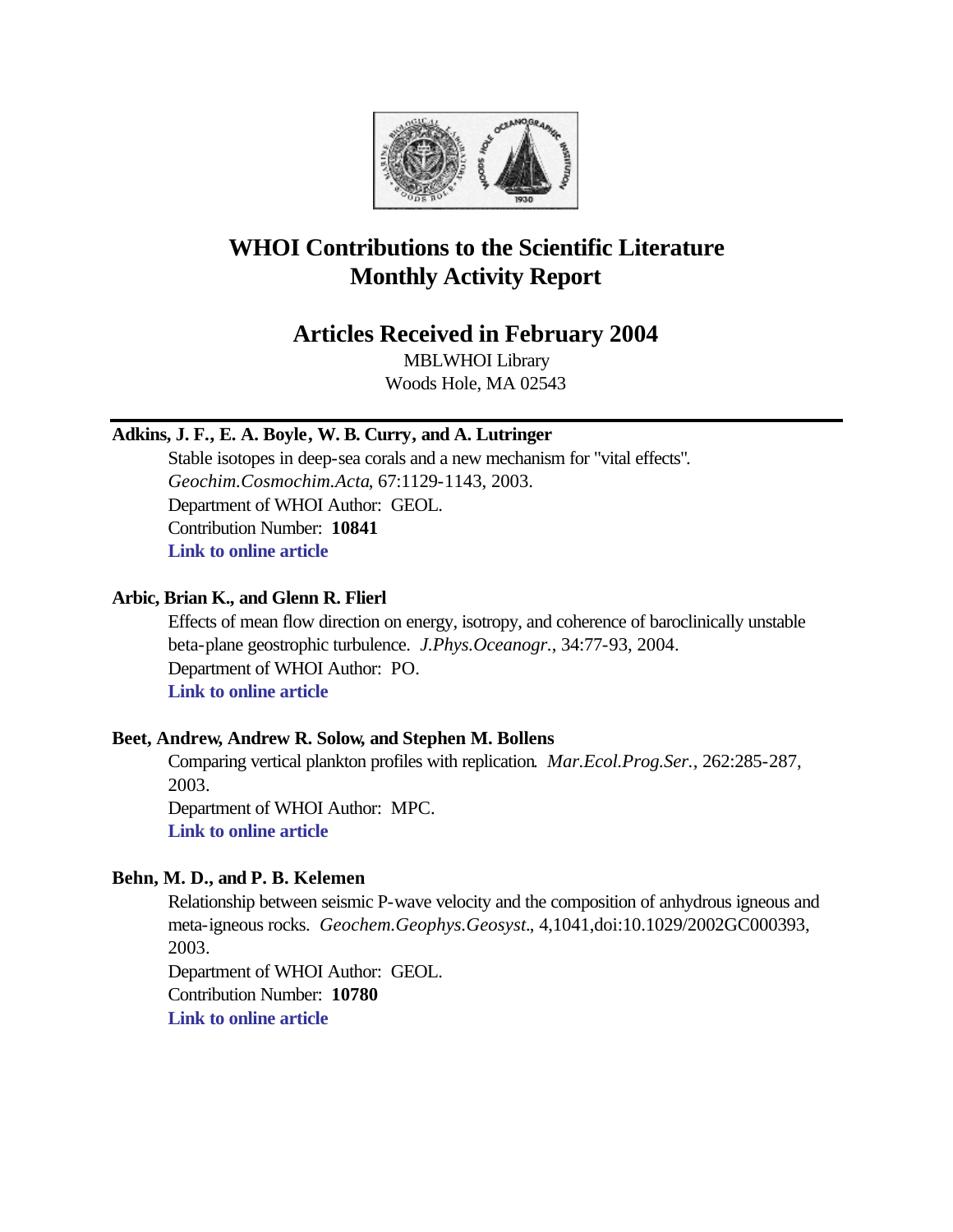#### **Bhattacharya, Janok P., and Liviu Giosan**

Wave-influenced deltas: Geomorphological implications for facies reconstruction. *Sedimentology*, 50:187-210, 2003. Department of WHOI Author: GEOL. Contribution Number: **10646 [Link to online article](http://www.blackwell-synergy.com/links/doi/10.1046/j.1365-3091.2003.00545.x/full/)**

#### **Cenedese, C., J. A. Whitehead, T. A. Ascarelli, and M. Ohiwa**

A dense current flowing down a sloping bottom in a rotating fluid. *J.Phys.Oceanogr.*, 34:188- 203, 2004. Department of WHOI Author: PO. Contribution Number: **10804 [Link to online article](http://ams.allenpress.com/pdfserv/i1520-0485-034-01-0188.pdf)**

### **Conte, M. H., T. D. Dickey, J. C. Weber, R. J. Johnson, and A. H. Knap**

Transient physical forcing of pulsed export of bioreactive material to the deep Sargasso Sea. *Deep-Sea Res.I*, 50:1157-1187, 2003. Department of WHOI Author: MCG. Contribution Number: **10895 [Link to online article](http://www.sciencedirect.com/science?_ob=MImg&_imagekey=B6VGB-49P4BCG-1-15&_cdi=6034&_orig=search&_coverDate=11%2F30%2F2003&_qd=1&_sk=999499989&view=c&wchp=dGLbVzz-zSkzV&_acct=C000011858&_version=1&_userid=142773&md5=284ddf5db9525effd53f60121e7418ec&ie=f.pdf)**

### **Cooper, Kari, Steven J. Goldstein, Kenneth W. W. Sims, and Michael T. Murrell**

Uranium-series chronology of Gorda Ridge volcanism: New evidence from the 1996 eruption. *Earth Planet.Sci.Lett.*, 206:459-475, 2003. Department of WHOI Author: GEOL. **[Link to online article](http://www.sciencedirect.com/science?_ob=MImg&_imagekey=B6V61-47PG90W-1-K&_cdi=5801&_orig=browse&_coverDate=02%2F15%2F2003&_sk=997939996&view=c&wchp=dGLbVlb-zSkWW&_acct=C000011858&_version=1&_userid=142773&md5=499a79e26f9d96637e4db0defaa69604&ie=f.pdf)**

### **deVeer, Joseph M., Amy Stout, and Margaret Rioux**

The MBLWHOI Library Digital Herbarium. In: *Navigating the Shoals: Evolving User Services in Aquatic and Marine Science Libraries.* James W. Markham and Andrea L. Duda, eds. Fort Pierce, FL: IAMSLIC, :11-16, 2004. Department of WHOI Author: ADMIN.

### **Ferrari, Raffaele, and Paola Cessi**

Seasonal synchronization in a chaotic ocean-atmosphere model. *J.Climate*, 16:875-881, 2003. Department of WHOI Author: PO. Contribution Number: **10569 [Link to online article](http://ams.allenpress.com/pdfserv/i1520-0442-016-05-0875.pdf)**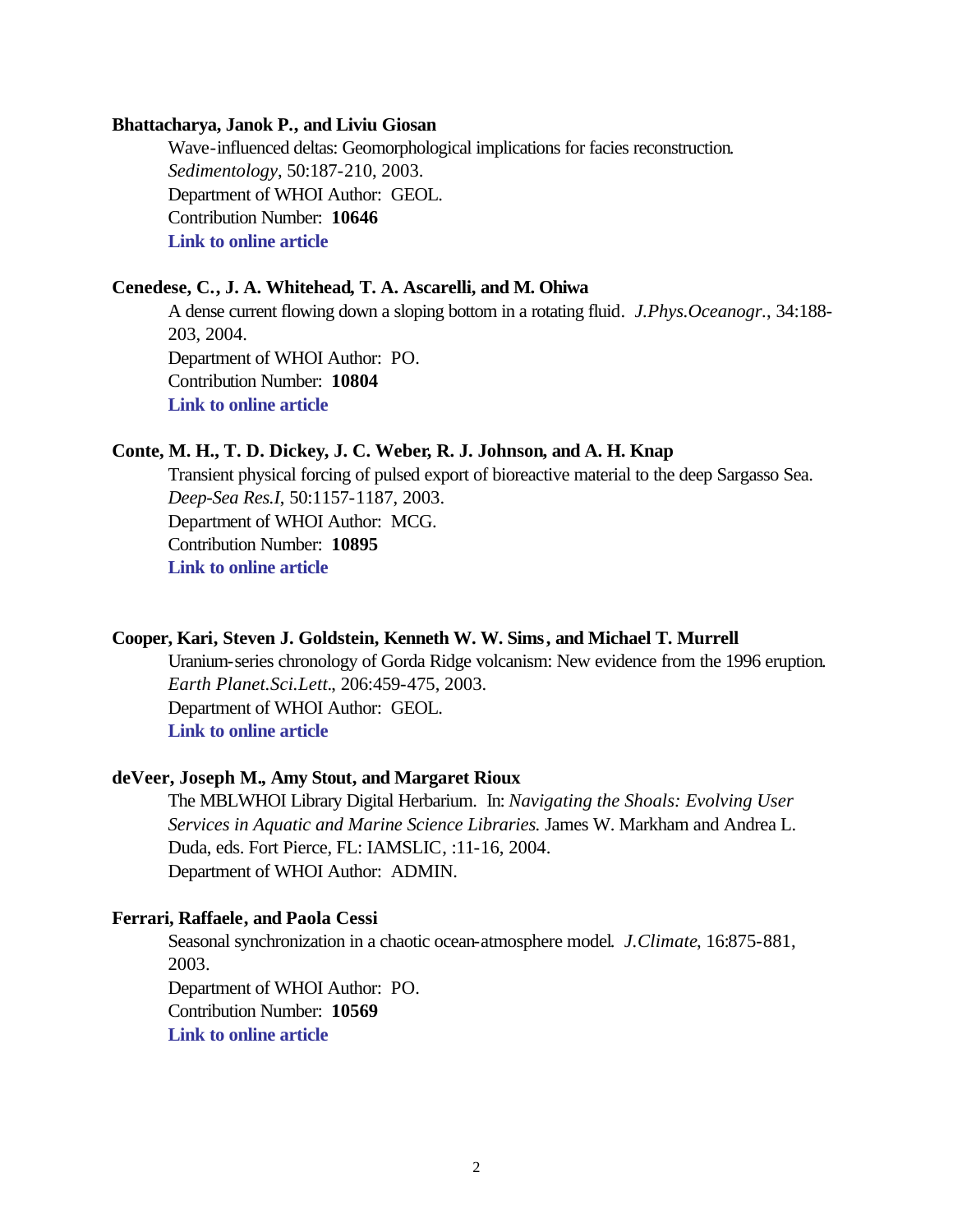### **Funck, Thomas, John R. Hopper, Hans Christian Larsen, Keith E. Louden, Brian E. Tucholke, and W. Steven Holbrook**

Crustal structure of the ocean-continent transition at Flemish Cap: Seismic refraction results. *J.Geophys.Res.*, 108(B11),2531,doi:10.1029/2003JB002434, 2003. Department of WHOI Author: GEOL. Contribution Number: **11000 [Link to online article](http://www.agu.org/journals/jb/jb0311/2003JB002434/2003JB002434.pdf)**

### **Georgen, Jennifer E., Mark D. Kurz, Henry J. B. Dick, and Jian Lin**

Low  ${}^{3}\text{He}^{4}\text{He}$  ratios in basalt glasses from the western Southwest Indian Ridge (10°-24°E). *Earth Planet.Sci.Lett.*, 206:509-528, 2003. Department of WHOI Author: GEOL. MCG. Contribution Number: **10694 [Link to online article](http://www.sciencedirect.com/science?_ob=MImg&_imagekey=B6V61-47MKPJC-9-R&_cdi=5801&_orig=browse&_coverDate=02%2F15%2F2003&_sk=997939996&view=c&wchp=dGLbVzb-zSkWb&_acct=C000011858&_version=1&_userid=142773&md5=07cfb63c0a26c6f32a14510e6c8e1048&ie=f.pdf)**

### **Goto, Shusaku, Masataka Kinoshita, Adam Schultz, and Richard P. Von Herzen**

Estimate of heat flux and its temporal variation at the TAG hydrothermal mound, Mid-Atlantic Ridge 26°N. *J.Geophys.Res.*, 108(B9),2434,doi:10.1029/2001JB000703, 2003. Department of WHOI Author: GEOL. **[Link to online article](http://www.agu.org/journals/jb/jb0309/2001JB000703/2001JB000703.pdf)**

#### **Hahn, Mark E., Sibel I. Karchner, Diana G. Franks, and Rebeka R. Merson**

Aryl hydrocarbon receptor polymorphisms and dioxin resistance in Atlantic killifish (*Fundulus heteroclitus*). *Pharmacogenetics*, 14:131-143, 2004. Department of WHOI Author: BIO. Contribution Number: **11007**

#### **Hamersley, M. Robert, and Brian L. Howes**

Contribution of denitrification to nitrogen, carbon and oxygen cycling in tidal creek sediments of a New England salt marsh. *Mar.Ecol.Prog.Ser.*, 262:55-69, 2003. Department of WHOI Author: BIO. **[Link to online article](http://www.int-res.com/articles/meps2003/262/m262p055.pdf)**

#### **Hamersley, M. Robert, Brian L. Howes, and David S. White**

Wetlands and aquatic processes. *J.Environ.Qual.*, 32:1895-1904, 2003. Department of WHOI Author: BIO. **[Link to online article](http://jeq.scijournals.org/cgi/reprint/32/5/1895.pdf)**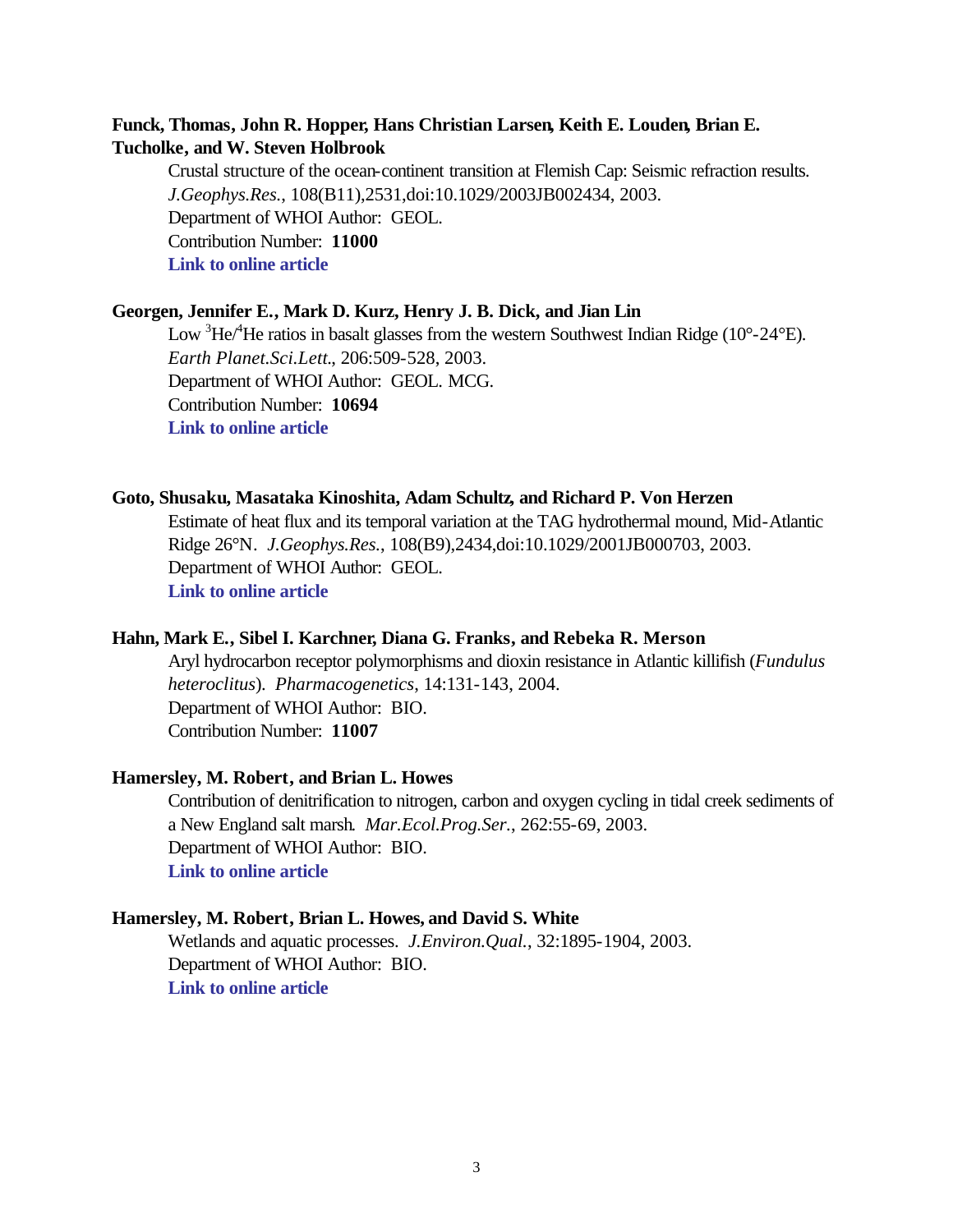#### **Han, Seon, and Mark Grosenbaugh**

Bending fatigue analysis of sea floor observatory moorings. In: *Proceedings of the 22nd International Conference on Offshore Mechanics & Arctic Engineering, Cancun, Mexico, 8-13 June, 2003*. New York, NY: ASME, 6 pp., 2003. Department of WHOI Author: AOPE.

### **Han, Seon, and Mark Grosenbaugh**

Comparison of two seafloor observatory mooring designs. In: *Proceedings of the IUTAM Symposium on Integrated Modeling of Fully Coupled Fluid-Structure Interactions Using Analysis, Computations, and Experiments, June 1-6, 2003, New Brunswick, NJ*. Haym Benaroya and Timothy Wei, eds., Dordrecht: Kluwer Academic Publishers11 pp., 2003. Department of WHOI Author: AOPE.

### **Haug, Gerald H., Detlef Gunther, Larry C. Peterson, Daniel M. Sigman, Konrad A. Hughen, and Beat Aeschlimann**

Climate and the collapse of Maya civilization. *Science*, 299:1731-1735, 2003. Department of WHOI Author: MCG. **[Link to online article](http://www.sciencemag.org/cgi/reprint/299/5613/1731.pdf)**

### **Herbers, T. H. C., Mark Orzech, Steve Elgar, and R. T. Guza**

Shoaling transformation of wave frequency-directional spectra. *J.Geophys.Res.*, 108(C1),3013,doi:10.1029/2001JC001304, 2003. Department of WHOI Author: AOPE. Contribution Number: **10620 [Link to online article](http://www.agu.org/journals/jc/jc0301/2001JC001304/2001JC001304.pdf)**

#### **Hinrichs, Kai-Uwe, Laura R. Hmelo, and Sean P. Sylva**

Molecular fossil record of elevated methane levels in late pleistocene coastal waters. *Science*, 299:1214-1217, 2003. Department of WHOI Author: GEOL. Contribution Number: **10847 [Link to online article](http://www.sciencemag.org/cgi/reprint/299/5610/1214.pdf)**

### **Hiscock, Michael R., John Marra, Walker O. Smith, Jr., Ralf Goericke, Chris Measures, Sue Vink, Robert J. Olson, Heidi M. Sosik, and Richard T. Barber**

Primary productivity and its regulation in the Pacific Sector of the Southern Ocean. *Deep-Sea Res.II*, 50:533-558, 2003. Department of WHOI Author: BIO. **[Link to online article](http://www.sciencedirect.com/science?_ob=MImg&_imagekey=B6VGC-47XWG1F-1-1T&_cdi=6035&_orig=browse&_coverDate=03%2F31%2F2003&_sk=999499996&view=c&wchp=dGLbVzb-zSkWW&_acct=C000011858&_version=1&_userid=142773&md5=629dd57c10aa22fe8db3130ef325000a&ie=f.pdf)**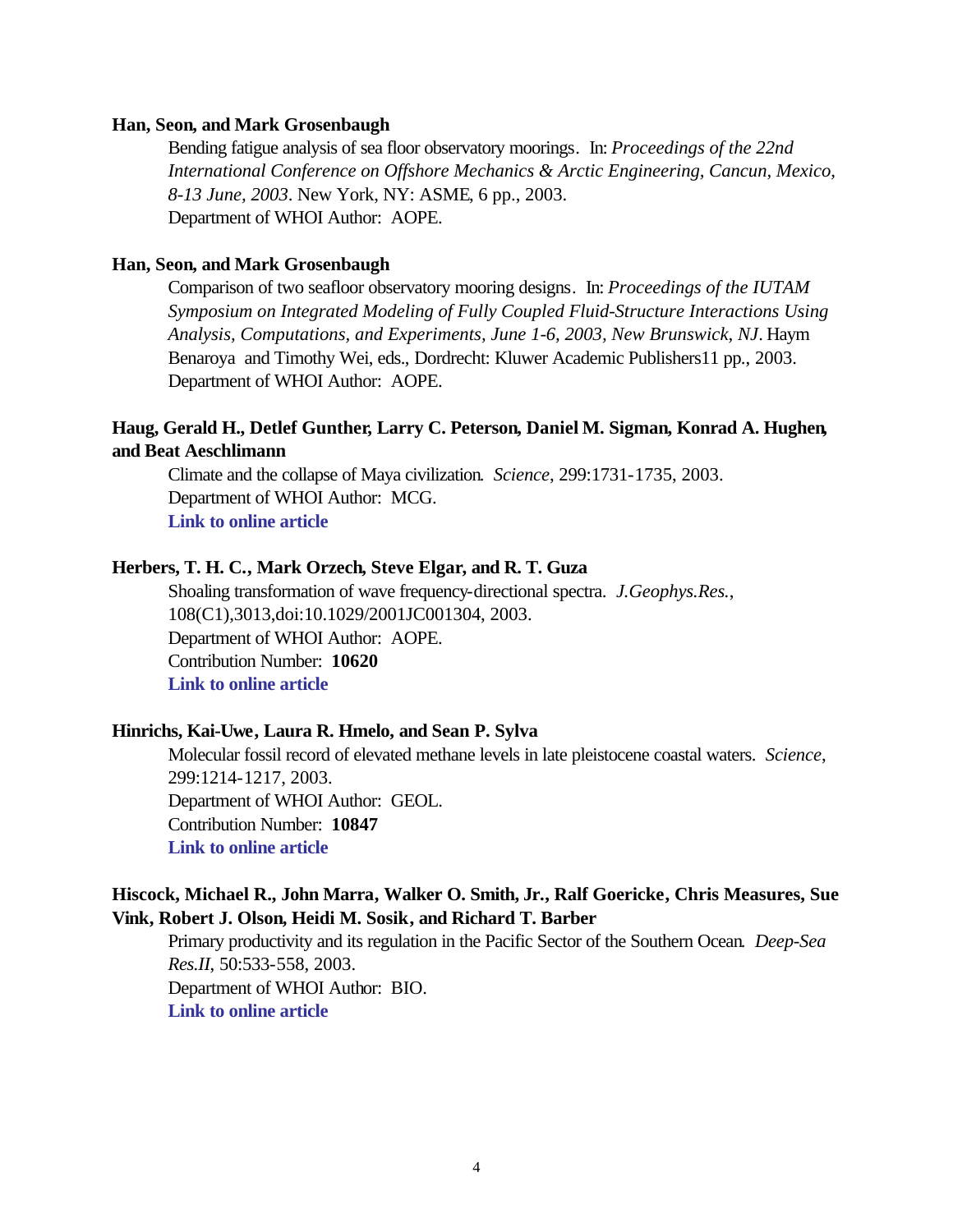### **Hopper, John R., Thomas Funck, Brian E. Tucholke, Hans Christian Larsen, W. Steven Holbrook, Keith E. Louden, Donna Shillington, and Helen Lau**

Continental breakup and the onset of ultraslow seafloor spreading off Flemish Cap on the Newfoundland rifted margin. *Geology*, 32:93-96, 2004. Department of WHOI Author: GEOL. Contribution Number: **10998**

### **Isachsen, Pal E., J. H. LaCasce, C. Mauritzen, and S. Hakkinen**

Wind-driven variability of the large-scale recirculating flow in the Nordic seas and Arctic Ocean. *J.Phys.Oceanogr.*, 33:2354-2550, 2003. Department of WHOI Author: PO. **[Link to online article](http://ams.allenpress.com/pdfserv/i1520-0485-033-12-2534.pdf)**

#### **Ito, G., J. Lin, and D. Graham**

Observational and theoretical studies of the dynamics of mantle plume-mid-ocean ridge interaction. *Rev.Geophys.*, 41,1017,doi:10.1029/2002RG000117, 2003. Department of WHOI Author: GEOL. Contribution Number: **10945 [Link to online article](http://www.agu.org/journals/rg/rg0304/2002RG000117/2002RG000117.pdf)**

### **Jones, Alan G., Pamela Lezaeta, Ian J. Ferguson, Alan D. Chave, Rob L. Evans, Xavier Garcia, and Jessica Spratt**

The electrical structure of the Slave craton. *Lithos*, 71:505-527, 2003. Department of WHOI Author: AOPE. GEOL. Contribution Number: **11023 [Link to online article](http://www.sciencedirect.com/science?_ob=MImg&_imagekey=B6V6J-4B4H60V-P-N&_cdi=5816&_orig=browse&_coverDate=12%2F31%2F2003&_sk=999289997&view=c&wchp=dGLbVtb-zSkzk&_acct=C000011858&_version=1&_userid=142773&md5=aeeb4ec1b88a90cb3e8fc375c0c1b345&ie=f.pdf)**

### **Lea, David W., Dorothy K. Pak, Larry C. Peterson, and Konrad A. Hughen**

Synchroneity of tropical and high-latitude Atlantic temperatures over the last glacial termination. *Science*, 301:1361-1364, 2003. Department of WHOI Author: MCG. **[Link to online article](http://www.sciencemag.org/cgi/reprint/301/5638/1361.pdf)**

#### **Legg, Sonya**

Internal tides generated on a corrugated continental slope: Part I: Cross-slope barotropic forcing. *J.Phys.Oceanogr.*, 34:156-173, 2004. Department of WHOI Author: PO. Contribution Number: **10852 [Link to online article](http://ams.allenpress.com/pdfserv/i1520-0485-034-01-0156.pdf)**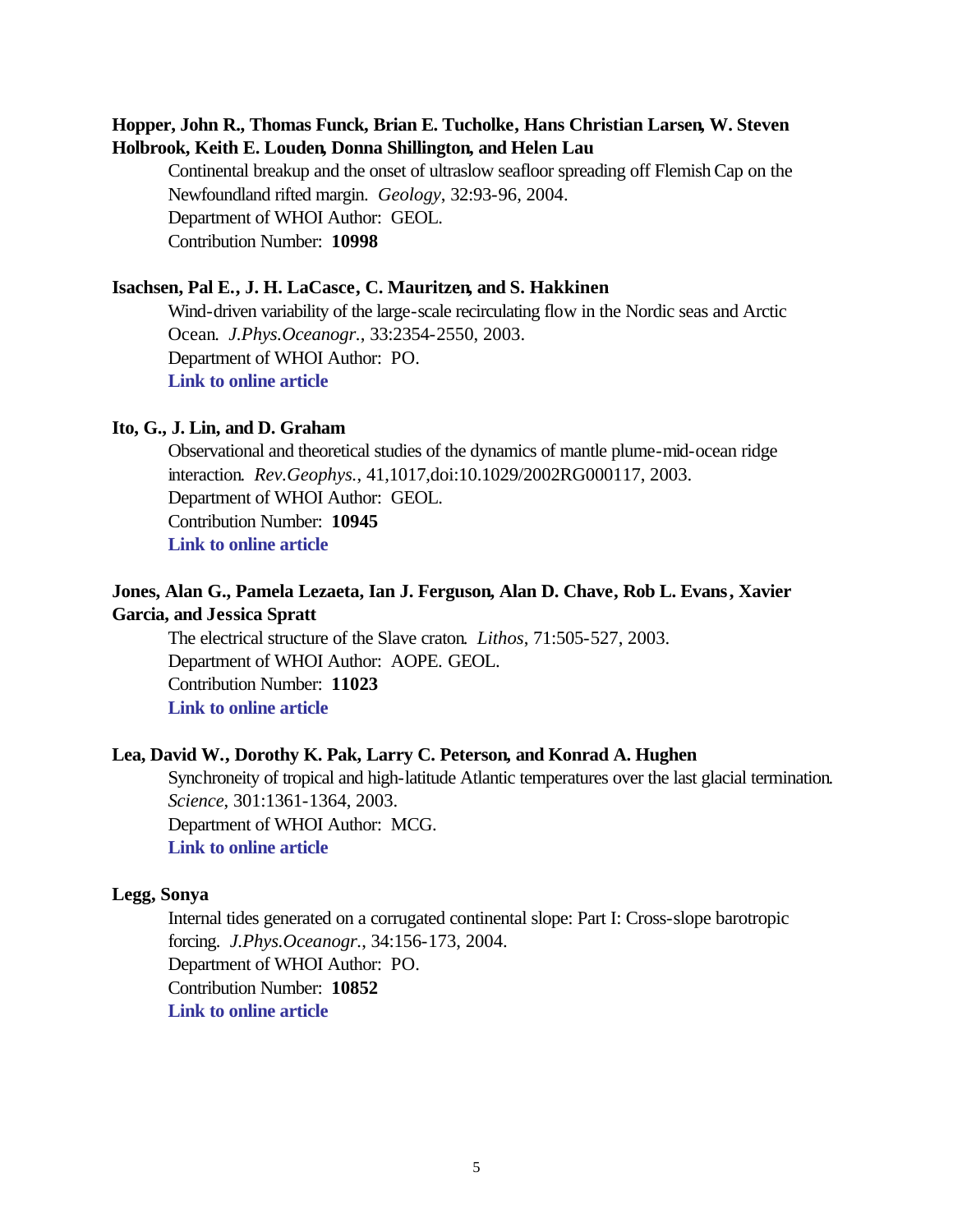### **Lilly, Jonathan M., Peter B. Rhines, Friedrich Schott, Kara Lavender, John Lazier, Uwe Send, and Eric D'Asaro**

Observations of the Labrador Sea eddy field. *Prog.Oceanogr.*, 59:75-176, 2003. Department of WHOI Author: PO. **[Link to online article](http://www.sciencedirect.com/science?_ob=MImg&_imagekey=B6V7B-4B3FK33-1-JV&_cdi=5838&_orig=search&_coverDate=10%2F31%2F2003&_sk=999409998&view=c&wchp=dGLbVlb-zSkWz&_acct=C000011858&_version=1&_userid=142773&md5=7126f9399fbbe3cad22a4083ee2d9868&ie=f.pdf)**

### **Mignucci-Giannoni, Antonio A., Steven L. Swartz, Anthony Martinez, Carolyn M. Burks, and William A. Watkins**

First records of the pantropical spotted dolphin (*Stenella attenuata*) for the Puerto Rican Bank, with a review of the species in the Caribbean. *Caribb.J.Sci.*, 39:381-392, 2003. Department of WHOI Author: BIO.

#### **Morford, Jennifer, Linda Kalnejais, William Martin, Roger Francois, and Ida-Maja Karle**

Sampling marine pore waters for Mn, Fe, U, Re and Mo: Modifications on diffusional equilibration thin film gel probes. *J.Exp.Mar.Biol.Ecol.*, 285/286:85-103, 2003. Department of WHOI Author: MCG. Contribution Number: **10647**

**[Link to online article](http://www.sciencedirect.com/science?_ob=MImg&_imagekey=B6T8F-47GJ43H-2-N&_cdi=5085&_orig=browse&_coverDate=02%2F12%2F2003&_sk=997149999&view=c&wchp=dGLbVzb-zSkzk&_acct=C000011858&_version=1&_userid=142773&md5=36c535e53233529e176939b69164822c&ie=f.pdf)**

#### **Mourino, Beatriz, Emilio Fernandez, Helene Etienne , Fabrice Hernandez, and Sylvie Giraud**

Significance of cyclonic SubTropical Oceanic Rings of Magnitude (STORM) eddies for the carbon budget of the euphotic layer in the subtropical northeast Atlantic. *J.Geophys.Res.*, 108(C12),3383,doi:10.1029/2003JC001884, 2003. Department of WHOI Author: AOPE. **[Link to online article](http://www.agu.org/journals/jc/jc0312/2003JC001884/2003JC001884.pdf)**

### **Neubert, Michael G.**

Marine reserves and optimal harvesting. *Ecology Lett.*, 6:843-849, 2003. Department of WHOI Author: BIO. Contribution Number: **10969 [Link to online article](http://a1888.ch.akamai.net/n/1888/5955/1061450555000/www.blackwell-synergy.com/production/ele/2003/6/9/j.1461-0248.2003.00493.x/j.1461-0248.2003.00493.x.pdf?sessionID=aDrPzSvPQdTd)**

#### **Parman, Stephen W., Nobumichu Shimizu, Timothy L. Grove, and Jesse C. Dann**

Constraints on the pre-metamorphic trace element composition of Barberton komatiites from ion probe analyses of preserved clinopyroxene. *Contrib.Mineral Petrol.*, 144:383-396, 2003.

Department of WHOI Author: GEOL. **[Link to online article](http://www.springerlink.com/app/home/content.asp?wasp=524c86b25d1wxh8963u7&referrer=contribution&format=2&page=1&pagecount=14)**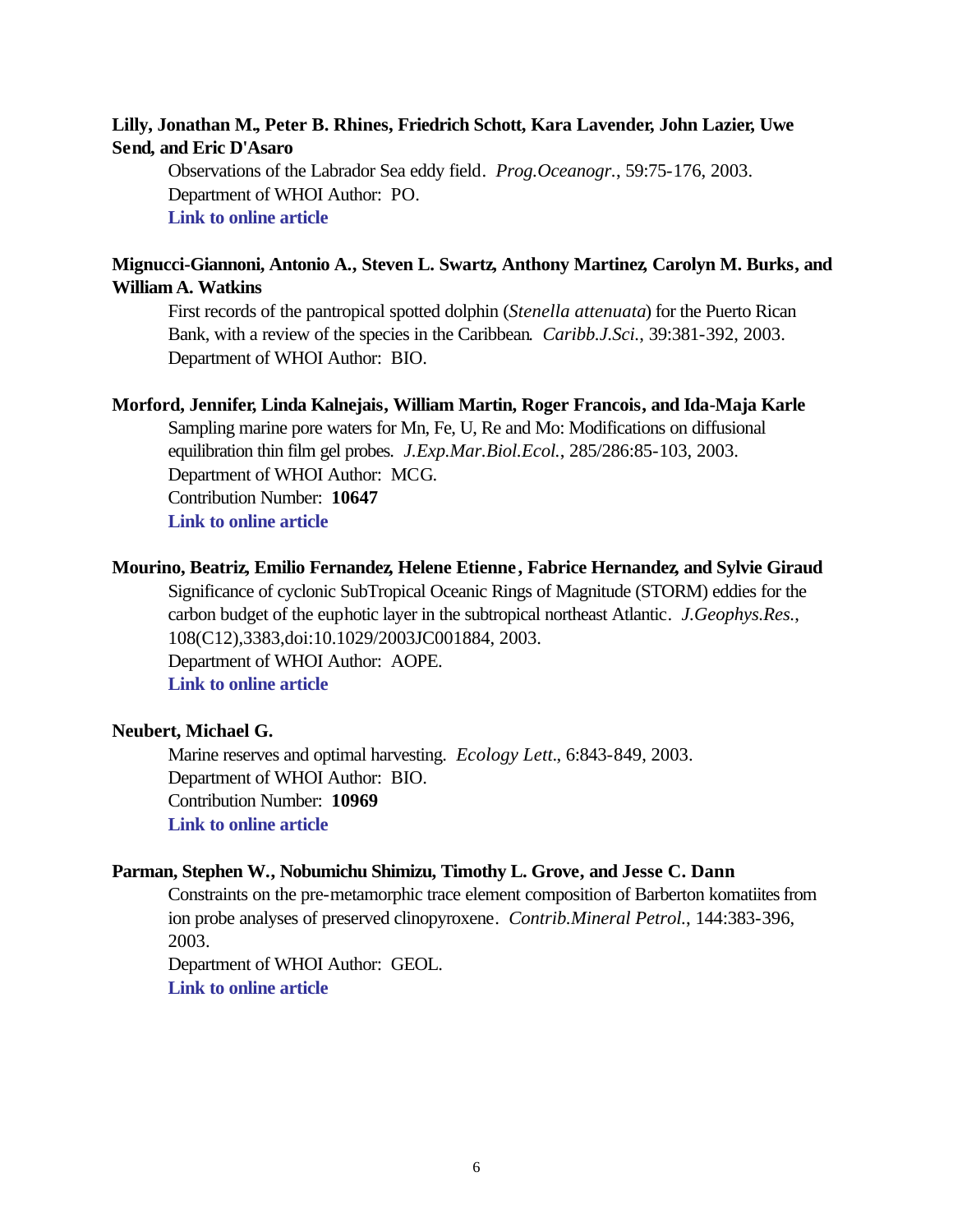### **Polzin, Kurt**

A heuristic description of internal wave dynamics. *J.Phys.Oceanogr.*, 34:214-230, 2004. Department of WHOI Author: PO. **[Link to online article](http://ams.allenpress.com/pdfserv/i1520-0485-034-01-0214.pdf)**

#### **Polzin, Kurt**

Idealized solutions for the energy balance of the finescale internal wavefield. *J.Phys.Oceanogr.*, 34:231-246, 2004. Department of WHOI Author: PO. Contribution Number: **9706 [Link to online article](http://ams.allenpress.com/pdfserv/i1520-0485-034-01-0231.pdf)**

### **Polzin, Kurt, and Raffaele Ferrari**

Isopycnal dispersion in NATRE. *J.Phys.Oceanogr.*, 34:247-257, 2004. Department of WHOI Author: PO. Contribution Number: **10731 [Link to online article](http://ams.allenpress.com/pdfserv/i1520-0485-034-01-0247.pdf)**

### **Poulin, Francis J., G. R. Flierl, and J. Pedlosky**

Parametric instability in oscillatory shear flows. *J.Fluid Mech.*, 481:329-353, 2003. Department of WHOI Author: PO. **[Link to online article](http://journals.cambridge.org/bin/bladerunner?REQUNIQ=1073575542&REQSESS=3619358&118200REQEVENT=&REQINT1=149300&REQAUTH=0)**

#### **Renner, Jorg, Karen Viskupic, Greg Hirth, and Brian Evans**

Melt extraction from partially molten peridotites. *Geochem.Geophys.Geosyst.*, 4,8606,doi:10.1029/2002GC000369, 2003. Department of WHOI Author: GEOL. **[Link to online article](http://www.agu.org/journals/gc/gc0305/2002GC000369/2002GC000369.pdf)**

### **Richardson, P. L., J. R. E. Lutjeharms, and O. Boebel**

Introduction to the "inter-ocean exchange around South Africa". *Deep-Sea Res.II*, 50:1-12, 2003. Department of WHOI Author: PO.

**[Link to online article](http://www.sciencedirect.com/science?_ob=MImg&_imagekey=B6VGC-47CR5C6-2-12&_cdi=6035&_orig=browse&_coverDate=01%2F31%2F2003&_sk=999499998&view=c&wchp=dGLbVlb-zSkzV&_acct=C000011858&_version=1&_userid=142773&md5=f7322755706054db02e604a5d68d78bf&ie=f.pdf)**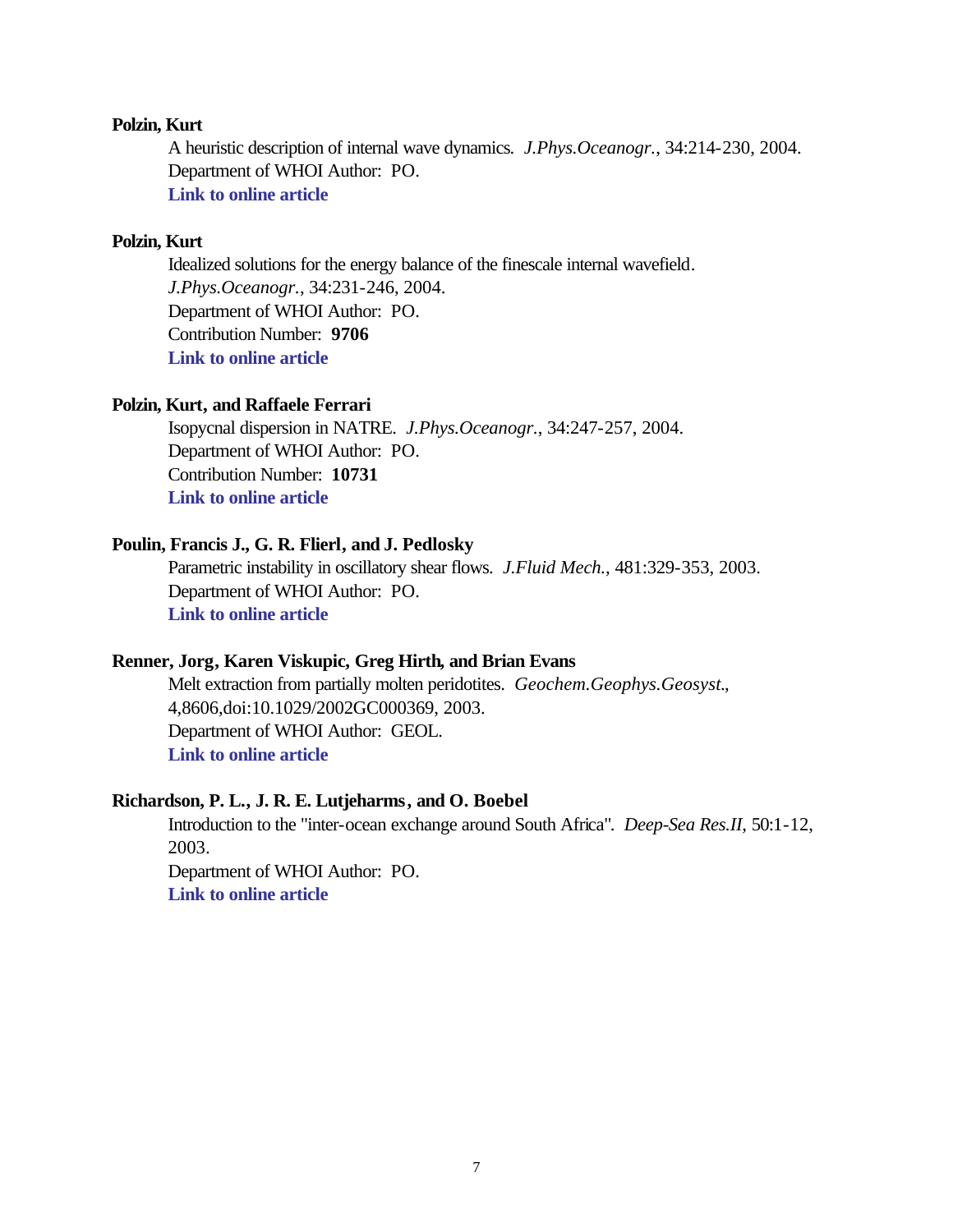### **Shah, Anjana K., Marie-Helene Cormier, William B. F. Ryan, Wen Jin, John Sinton, Eric Bergmanis, Julie Carlut, Al Bradley, and Dana Yoerger**

Episodic dike swarms inferred from near-bottom magnetic anomaly maps in the southern East Pacific Rise. *J.Geophys.Res.*, 108(B2),2097,doi:10.1029/2001JB000564, 2003. Department of WHOI Author: AOPE. **[Link to online article](http://www.agu.org/journals/jb/jb0302/2001JB000564/2001JB000564.pdf)**

#### **Sinton, John, Robert Detrick, J. Pablo Canales, Garrett Ito, and Mark Behn**

Morphology and segmentation of the Western Galapagos spreading center,  $90.5^{\circ}$ - $98^{\circ}$ W: Plume-ridge interaction at an intermediate spreading ridge. *Geochem.Geophys.Geosyst.*, 4,8515,doi:10.1029/2003GC000609, 2003. Department of WHOI Author: GEOL. Contribution Number: **11038 [Link to online article](http://www.agu.org/journals/gc/gc0312/2003GC000609/2003GC000609.pdf)**

### **Smith, Deborah K., Javier Excartin, Mathilde Cannat, Maya Tolstoy, Christopher G. Fox, DelWayne R. Bohnenstiehl, and Sara Bazin**

Spatial and temporal distribution of seismicity along the northern Mid-Atlantic Ridge (15°- 35°N). *J.Geophys.Res.*, 108(B3),2167,doi:10.1029/2003GL017477, 2003. Department of WHOI Author: GEOL. Contribution Number: **10671 [Link to online article](http://www.agu.org/journals/jb/jb0303/2002JB001964/2002JB001964.pdf)**

#### **Stephen, Ralph A., Junzo Kasahara, Gary D. Acton, and the Leg 200 Scientific Party**

ODP Leg 200: Drilling at the Hawaii-2 Observatory (H2O) and Nuuanu Landslide. *JOIDES J.*, 28(2):18-23, 2002.

Department of WHOI Author: GEOL.

### **Traykovski, Peter, and John A. Goff**

Observations and modeling of large and small scale bedforms at the Martha's Vineyard Coastal Observatory. In: *Coastal Sediments 2003, Proceedings of the International Conference, Clearwater Beach, Florida, 18-23 May 2003.* Richard A Davis, Asbury Sallenger, and Peter Howd, eds. River Edge, NJ: World Scientific Publishing, 14 pp., 2003. Department of WHOI Author: AOPE.